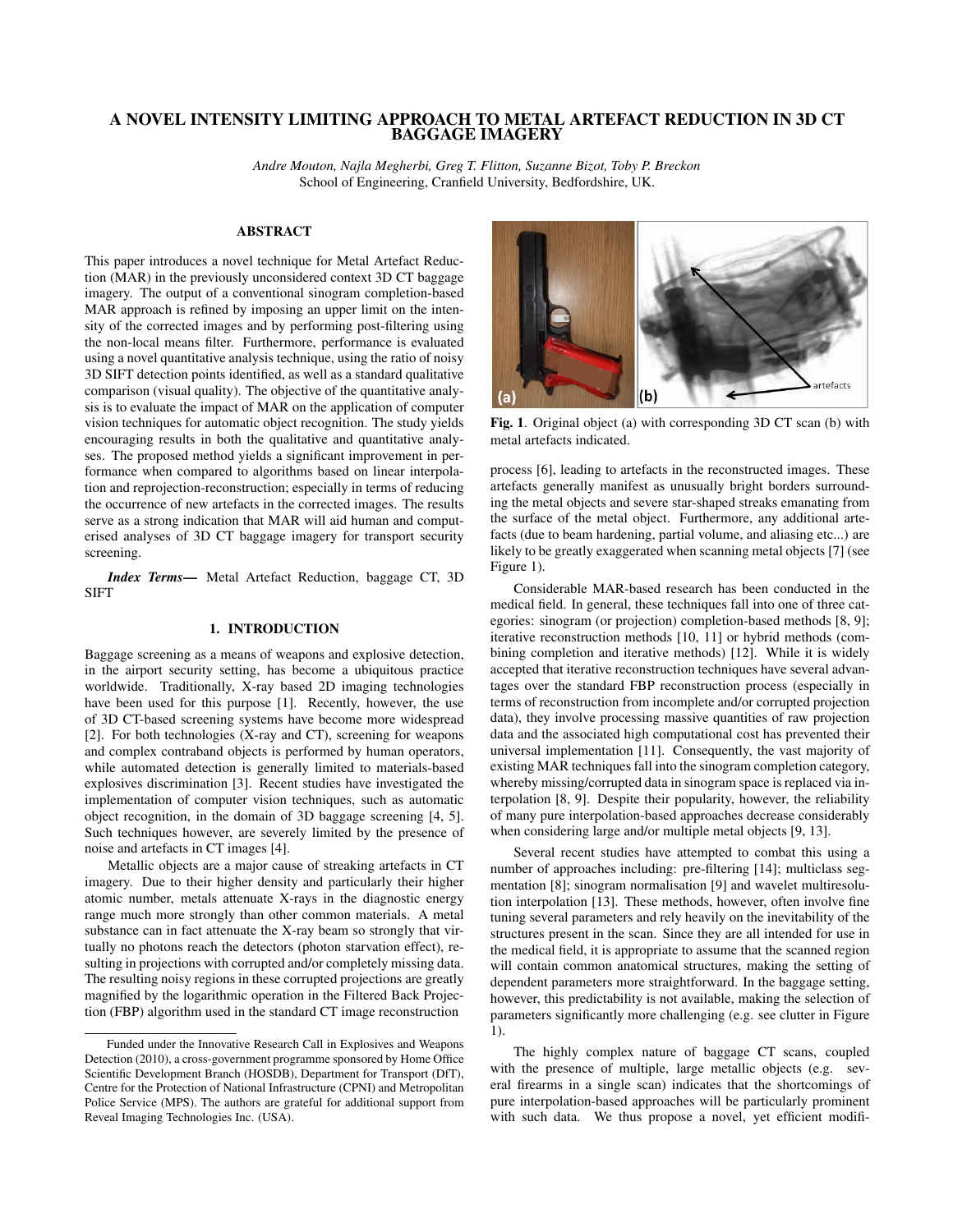cation to the traditional interpolation-based approach to address these shortcomings and compare the performance of our method to a pure linear interpolation approach [7] as well as the novel reprojection-reconstruction approach of Jeong *et al* [14], which is aimed specifically at dealing with images containing multiple metallic objects.

This is the first study to attempt MAR in the context of 3D baggage imagery.

## 2. 3D CT BAGGAGE IMAGERY

At present there appears to be no MAR-based literature outside of the medical field. It is thus important to emphasise several key differences between the typical medical data and that encountered in a baggage security screening context.

Several state of the art medical CT scanners advertise submillimetre isotropic resolutions in all three dimensions, for example: the Toshiba Medical Aquilion Series CT scanner (isotropic resolution = 0.35mm) [15] and the GE Healthcare Discovery CT750 HD CT scanner (isotropic resolution  $= 0.23$ mm) [16].

The volumetric baggage CT data used in this study, however, was obtained using a CT-80 baggage scanner manufactured by Reveal Imaging Inc. and yields an optimal spatial resolution of 1.56x1.61x5.00mm. Furthermore, the primary objective of this scanner is the detection of explosive and organic materials using dual energy CT techniques (as opposed to the objective of medical CT scanners). The demand for a higher scan speed in the security screening setting (compared to the medical setting), leads to compromises in image quality in both resolution and noise [3]. The resolution of baggage data is thus anisotropic and significantly worse than the state of the art medical data (see Figure 1). Anisotropic voxel resolution and poor resolution in the axial plane in particular, compound the effects of image noise and artefacts [6].

Several properties of medical CT images that impact the MAR procedure are worth noting. Prior knowledge regarding the properties of the anatomical region to be scanned exists: for instance it is reasonable to assume that a head CT scan will be composed of brain matter, bone and air. Secondly, theoretical or expected CT values for most anatomical structures exist, making the detection of artefacts (discrepancies in these values), as well as the fine tuning of algorithms (parameter setting) comparatively straightforward [6]. Thirdly, most scans exhibit low degrees of complexity and contain minimal clutter (i.e.they are fairly homogeneous). Finally, most metal objects encountered in medical imaging are fairly small and predictable in nature (size, location, orientation, quantity etc.) [6].

The content of a typical baggage CT scan, on the other hand, is highly unpredictable and often extremely complex, exhibiting high degrees of clutter [17]. Furthermore, the metal objects encountered, especially in the context of this study, are often much larger than those found in the medical setting (e.g. firearm vs. dental filling) and exhibit a much higher degree of variation in their nature. As a result, the metal artefacts generated are generally more severe and extensive. It is widely accepted that both human and computer detection rates are severely affected by complexity and clutter [3].

Therefore, both the origin of the data (scanner type and specifications), as well as the nature of the scanned object, makes the detection and removal of metal artefacts considerably more challenging in the baggage screening setting.

## 3. PROPOSED ALGORITHM

The vast majority of sinogram completion-based approaches adhere to the following framework: metal segmentation, sinogram completion, final image reconstruction. The algorithm proposed here employs the concept of the virtual sinogram [18] and follows the same general framework with several minor modifications.

Metal segmentation: Metallic objects present in the original reconstructed image are segmented by binary thresholding, yielding a 'metal-only' image. Thresholding exploits the fact that the CT values of metals are extremely high, especially relative to other materials. As is proposed by Jeong *et al* [14], a 'metal-free' image is then constructed by assigning a constant pixel value to the metallic regions in the original, reconstructed image (in this study the mean value of the background (i.e. non-metallic) region of the image is used). This metal-free image is then filtered with the edge preserving non-local means (NLM) filter [19]. The objective of this prefiltering is to reduce weak streaking artefacts and background noise while preserving the non-metallic regions of the image.

Reprojection and sinogram completion: The metal-only image and the filtered, metal-free image are then forward projected using the Radon transform [6], yielding the corresponding virtual sinograms. The metal-only sinogram is used as a mask to reference the corrupted/missing bins in the metal-free sinogram. The affected bins in the metal-free sinogram are then replaced by interpolated estimates from adjacent bins using spline interpolation.

Image reconstruction: The interpolated sinogram is then reconstructed to obtain the corrected, metal-free image. Reconstruction is based on the filtered back projection algorithm which utilises the inverse Radon transform [6]. The metal objects are then reinserted into the interpolated image, yielding the corrected image.

Image refinement: New artefacts introduced by the interpolation process are reduced using the following novel, two step methodology. The pixel values in the corrected image are limited to be less than or equal to the corresponding pixels in the original image. This limit is motivated by the fact that the streaks introduced by the interpolation procedure generally manifest as intense, bright lines affecting the entire image (i.e. not confined to the regions of the original streaking). Regions previously unaffected by streaking, but now affected by the new streaks, thus exhibit higher pixel values. By imposing this upper limit on the corrected pixel values much of the additional streaking is eliminated and what remains is generally very weak streaking. In order to eliminate the remaining weak streaks the image is again filtered with the NLM filter [19], yielding the final artefact-reduced image.

In summary, the proposed algorithm is comprised of the following steps (the novel steps are indicated in bold): - 1) Metal segmentation; 2) Metal removal and NLM filtering; 3) Forward projection and sinogram completion; 4) Image reconstruction; 5) Limiting of pixel values in reconstructed image; 6) NLM filtering.

#### 4. METHODOLOGY

The performance of the proposed approach (denoted as *MARLimited*) is compared to that of a pure linear interpolation approach [7] (denoted as *MARLinear*) as well as an approach for dealing with multiple metal objects in dental and pelvic scans proposed by Jeong *et al* [14] (denoted as *MARJeong*). To motivate the NLM filtering steps, the results of the proposed approach without filtering are included (denoted as *MARNoFilter*).

The vast majority of MAR studies rely heavily on a subjective analysis for measuring performance. A common trend is to perform both clinical studies using real-world CT scans, as well as simulated studies using phantoms (objects which are designed to mimic the properties of human tissue and/or organs). While the use of simulated studies allows for the establishment of gold standard images and hence the implementation of any standard image reconstruction performance measure [20], only real-world data is used in this study, making such an analysis unfeasible. Furthermore, to the authors'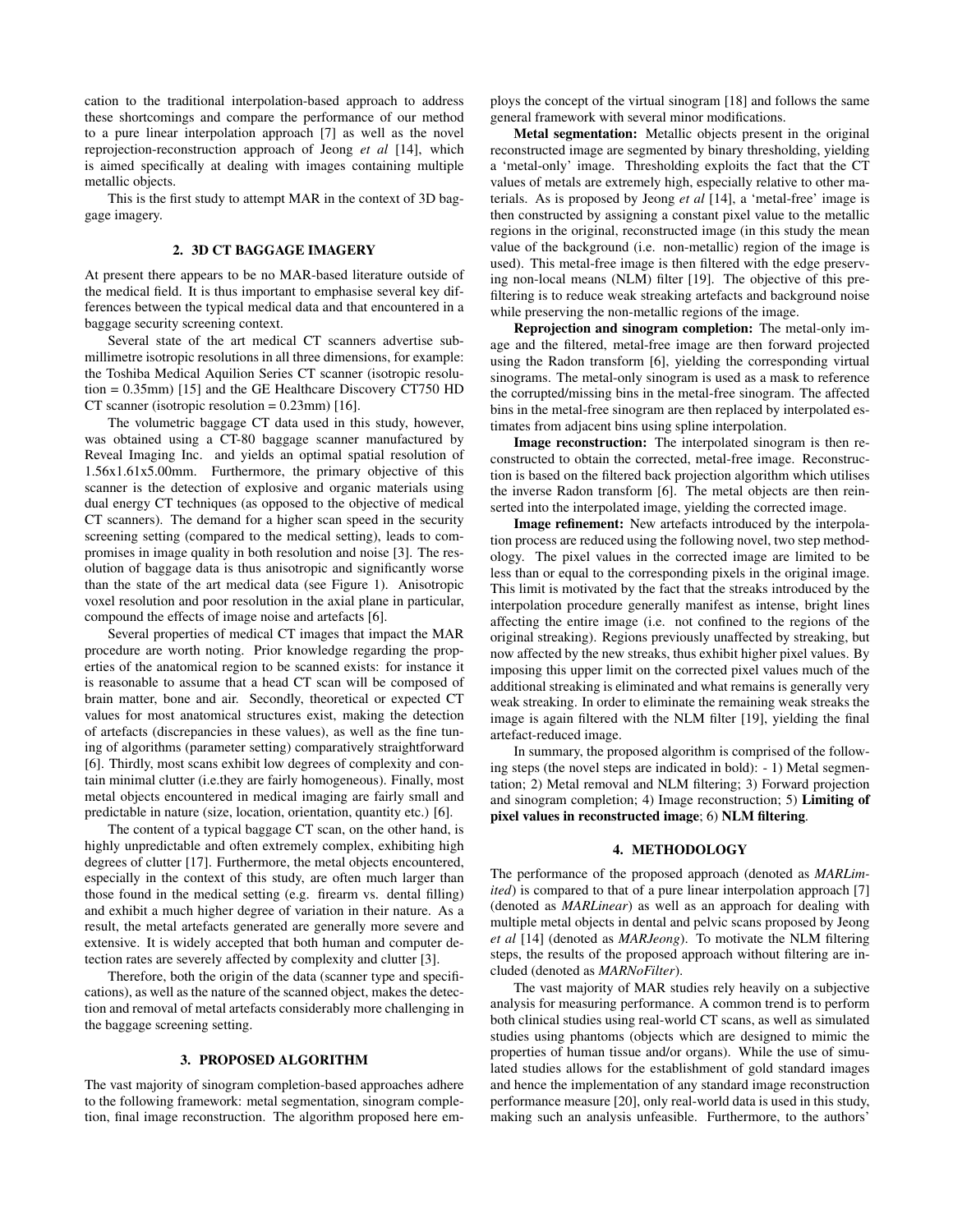

Fig. 2. Visual comparison results.

knowledge, all current MAR studies evaluate performance on a 'perslice' basis only and do not consider the impact of MAR on the final volumetric image rendering/visualisation [21]. We thus attempt to qualitatively and quantitatively measure performance of the MAR techniques on both the individual slices and the final volumetric images.

Qualitative performance is measured in two ways: the visual quality of the individual CT slices and complete volumes before and after MAR are compared and an iso-surface based volume rendering technique [21] is applied to the data before and after MAR and the visual quality of the resulting volumes compared.

A predominant motivation for effectively removing the artefacts in CT baggage images is to aid the implementation of subsequent automated 3D object recognition. The following, novel technique for quantifying the results of the MAR algorithms is thus introduced: a 3D SIFT point detector [4] is run on the volume before and after MAR and the number of object and noise SIFT points are manually recorded. An object feature point is identified as one located on an object of interest within the CT image whilst a noise feature point is considered as one which is not on the primary object within the CT image (i.e. assumed to be caused by noise or artefacts). The ratio of object feature points to total feature points (object + noise) is used as an indication of the performance of the given technique.

## 5. RESULTS

The performance of each MAR technique was evaluated on the following three scans obtained from a CT-80 model baggage scanner: a scan of a single metallic object (firearm) in a container with no background clutter; a scan of multiple metallic objects (three firearms) in a container with no background clutter and a scan of a highly cluttered bag containing a single firearm and variety of commonly

encountered objects of varying density (e.g. clothing, keys etc.).

Figure 2 shows the volumetric results of applying the three MAR methods to the single firearm (first row), multiple firearms (second row) and cluttered (third row) cases and the results for an individual slice from the multiple firearm case (fourth row) . The first column in the figure displays the original, unprocessed images and subsequent columns display the results of each of the MAR techniques. The streaking artefacts surrounding the firearms in each of the scans are clear in the unprocessed cases.

While MARLinear and MARJeong yielded little to no improvement in visual quality in all three scenarios, MARLimited resulted in a significant reduction in streaking with virtually no new streaking. The final volumes and the individual slice exhibit good preservation of detail and an overall improvement in visual quality. Nonetheless, a noticeable amount of streaking remains in the cluttered image, especially in the lower region of the firearm.

Figure 3 displays the results of the iso-surface based volume rendering algorithm [21] on the original scan and after applying each of the MAR algorithms. While MARLinear yielded no improvement and MARJeong a considerable deterioration, MARLimited resulted in a considerably cleaner result: the surface of the firearm is more homogenous and spurious details around the edges of the firearm have been completely removed.

Finally, Figure 4 displays the results of the novel quantitative analysis discussed earlier. The SIFT point detection algorithm includes a refinement procedure whereby candidate SIFT points are rejected due to poor contrast and/or poor localisation on edges [4]. These rejections are governed by two thresholds which were set according to the optimal values recommended by Flitton *et al* [4]. The number of object and noise SIFT points was manually recorded across three scale-space levels. The results in the table in Figure 4